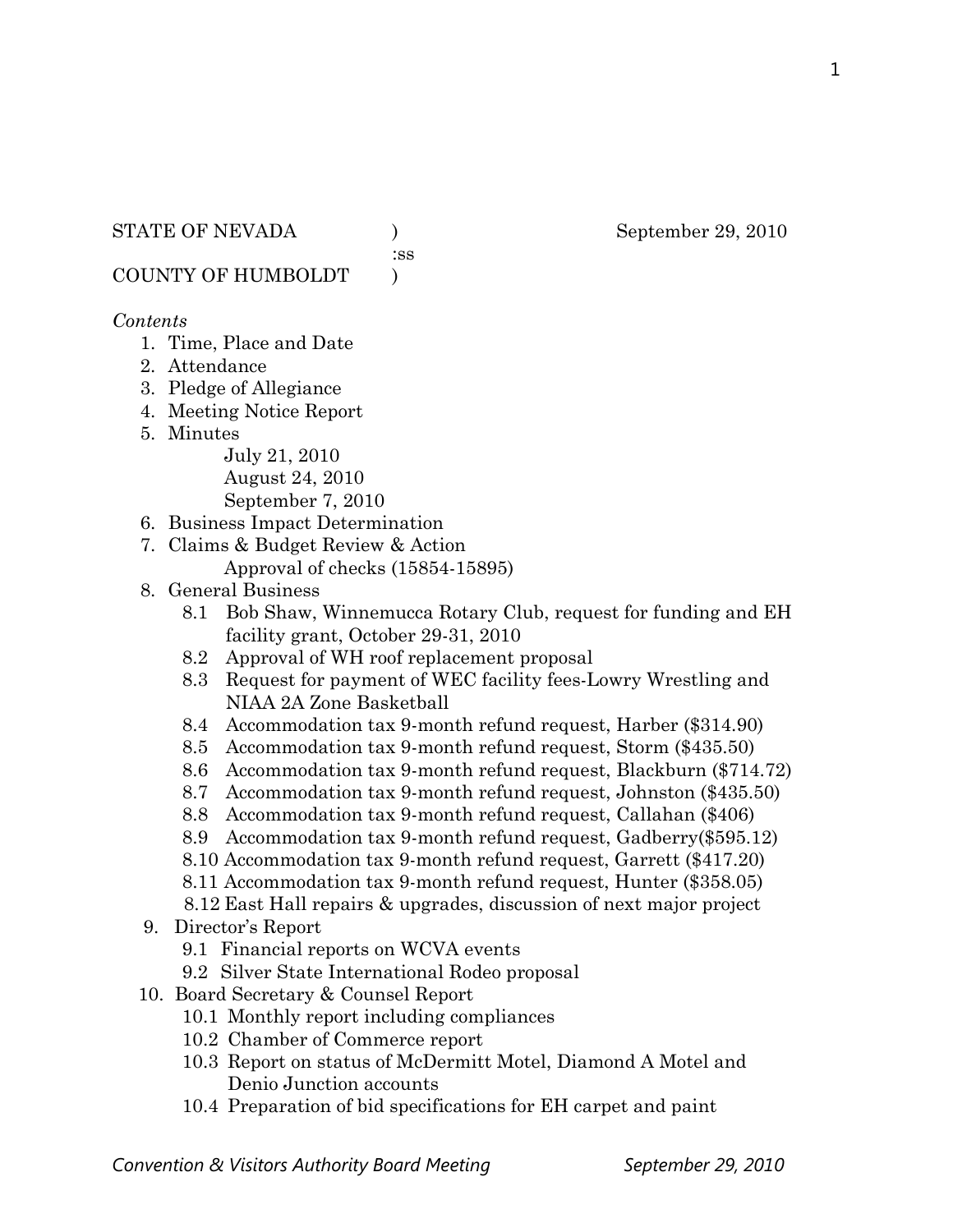- 10.5 Bid award on East Hall cooling tower
- 10.6 Review diplomatic exemption from payment of room tax
- 10.7 Charitable lottery report
- 10.8 Warm-up arena special conditions for operating, wind speed limit, etc.
- 10.9 Status of planters around West Hall
- 11. Board Administrator
	- 11.1 August reports
- 12. Other Reports
- 13. Next Meeting Date
- 14. Adjournment

## **MINUTES SEPTEMBER 29, 2010**

- **1. Time, Place and Date.** The Winnemucca Convention and Visitors Authority met in regular session in full conformity with the law at the Winnemucca Convention Center, West Hall, Winnemucca, Nevada at 4:00 pm on Wednesday, September 29, 2010 with Chairman Terry Boyle presiding.
- *2.* **Attendance.** *Convention and Visitors Authority Board Officials Present:*

| Chairman and Hotel Representative         |
|-------------------------------------------|
| Vice Chairman and Business Representative |
| Treasurer and Motel Representative        |
| Secretary and Counsel                     |
|                                           |

|                 | Convention and Visitors Authority Board Officials Absent: |
|-----------------|-----------------------------------------------------------|
| Dan Cassinelli  | County Representative                                     |
| Joyce Sheen     | City Representative                                       |
| Kendall Swensen | Board Administrator                                       |

*Staff Members Present:* Kim Petersen Director Shelly Noble Administrative Clerk

| Winnemucca Rotary Club |
|------------------------|
| Hi-Desert RV Park      |
| A-1 Commercial Service |
|                        |

# **3. Pledge of Allegiance.**

## **4. Meeting Notice Report.**

Chairman Boyle reported that notice, including meeting agenda, was posted by Shelly Noble by 9:00 am Friday, September 24, 2010 at Humboldt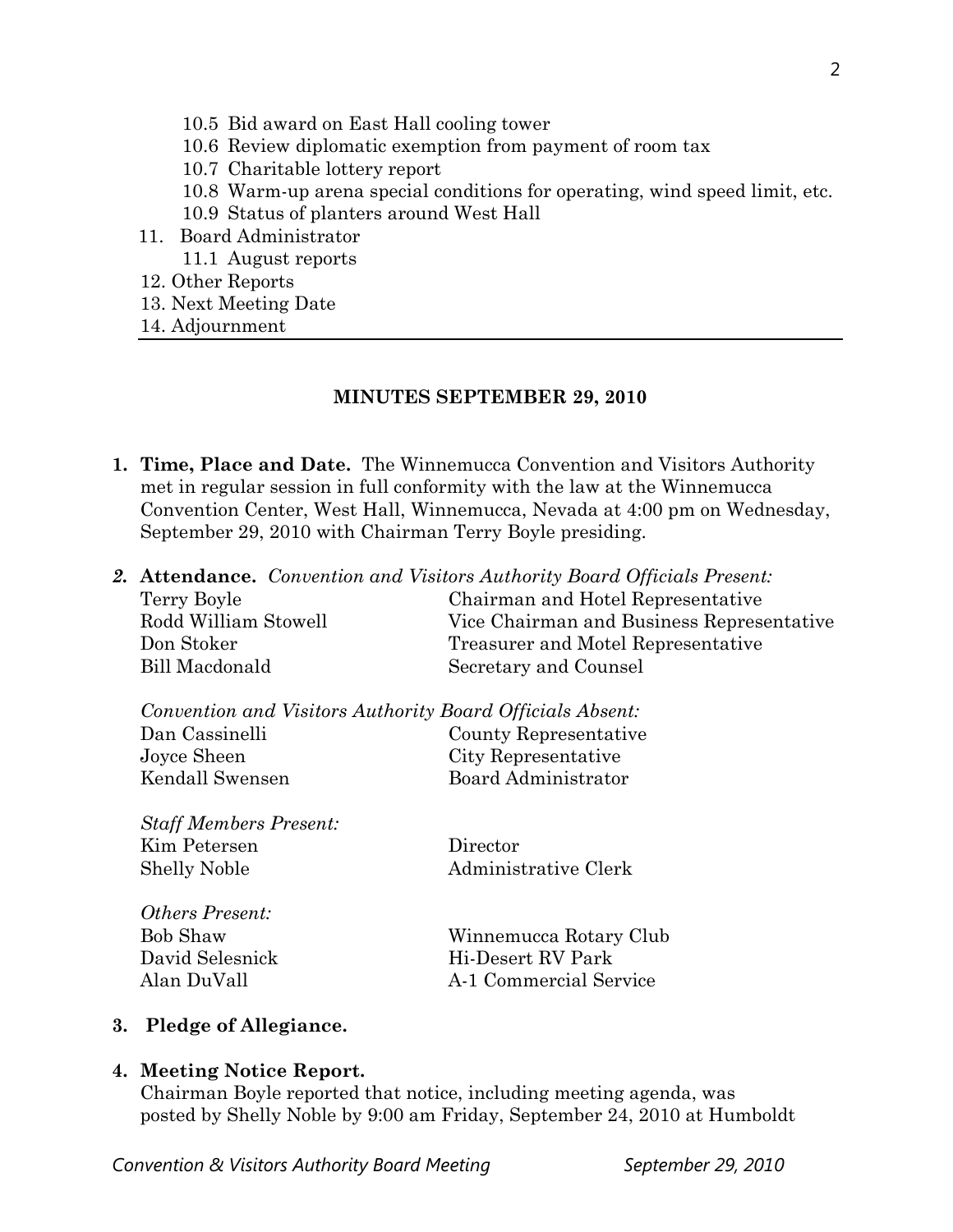County Library, Court House, Post Office, City Hall and Convention Center West Hall. No persons have requested mailed notice during the past six months.

## **5. Minutes.**

Prior meeting minutes of July 21, 2010, August 24, 2010, and September 7, 2010 were reviewed. *Don Stoker made a motion to accept the minutes of the July 21, 2010, August 24, 2010 and September 7, 2010 meetings. Motion carried, 3-0.* 

- **6. Business Impact Determination.** After review of the September 29, 2010 agenda, *Don Stoker made a motion that no proposed agenda item is likely to impose a direct and significant economic burden on a business or directly restrict formation, operation, or expansion of a business. The motion carried, 3-0.*
- **7. Claims.** The following claims were submitted for payment and approved on September 29, 2010:

| <b>CHECK NUMBERS</b> |                               | AMOUNT      |
|----------------------|-------------------------------|-------------|
|                      | 15854-15895 Nevada State Bank | \$67,493.30 |

# *Don Stoker made a motion to approve all claims as submitted. The motion carried unanimously, 3-0.*

# **8. General Business.**

**8.1 Bob Shaw, Winnemucca Rotary Club, request for funding and EH facility grant, October 29-31, 2010.**

The Winnemucca Rotary Club would like to host a haunted house and Sunday night Halloween dance in the East Hall on Halloween weekend. They have a tentative budget of \$6,800 and projected income of \$5,700. Chairman Boyle expressed support of the event but felt that since it was a community event and does not generate room tax funds the level of funding requested was a little high (\$2,000 underwriting, \$3,000 grant). Kim expressed concerns about fire safety. Mr. Shaw assured board members that all exits will be clear and all props will be fire retardant. *Don Stoker made a motion to approve an East Hall facility grant in the amount of \$1,800 (\$600/day for 3 days) plus a \$2,000 underwriting for the Winnemucca Rotary Club's Halloween Event. Motion carried, 3-0.*  Winnemucca Rotary Club will be responsible for the damage deposit and other usual Convention Center charges.

# **8.2 Approval of WH roof replacement proposal**

No report.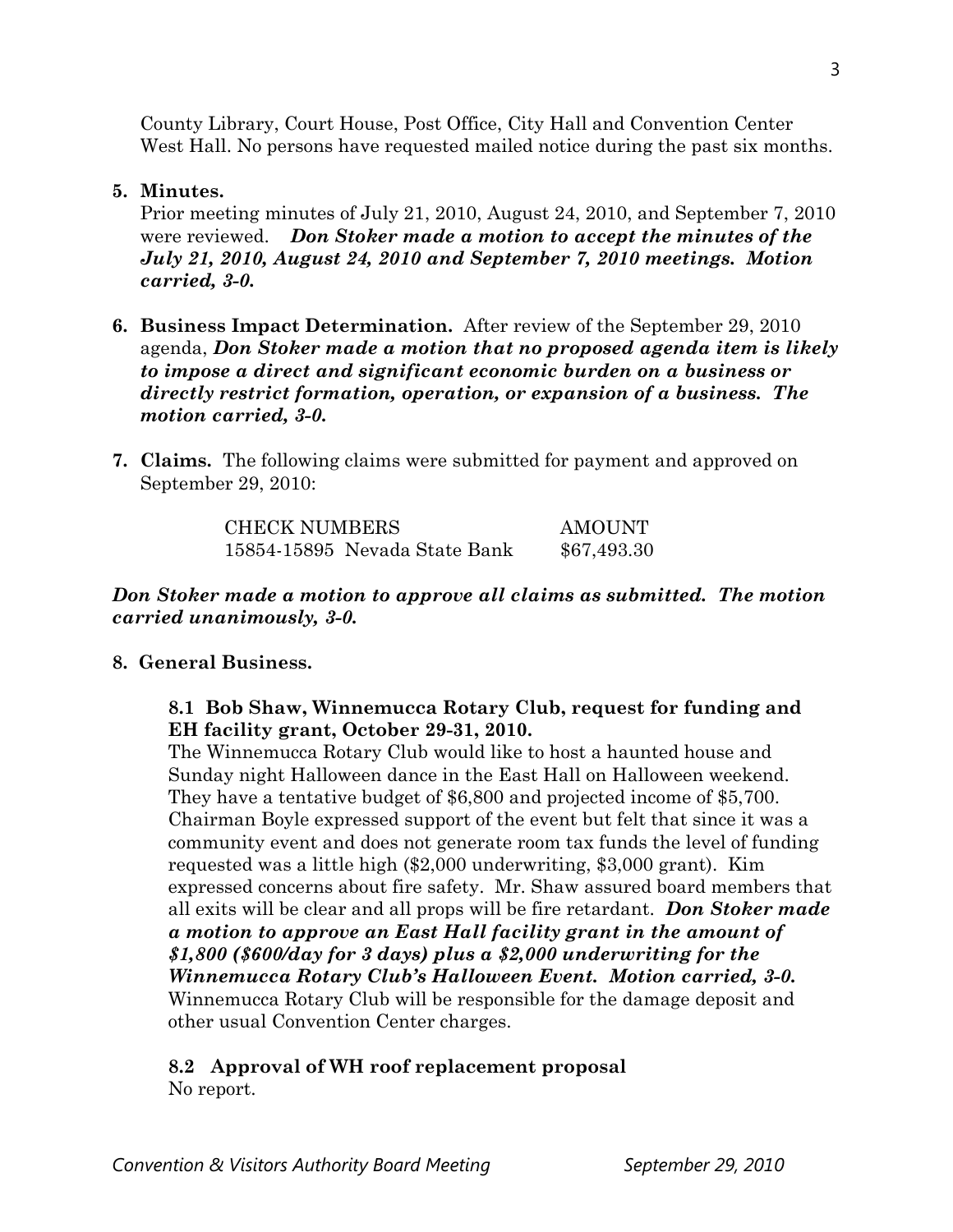# **8.3 Request for payment of WEC facility fees-Lowry Wrestling and NIAA 2A Zone Basketball**

Board members were presented with the rental amounts requested for three high school athletic events at the Indoor Event Center. They are Lowry Invitational Wrestling, December 16-18, 2010 (\$2,400 rent, \$700 floor installation/removal), Northern Nevada 2A & 3A Duals, February 4 & 5, 2011 (\$1,600 rent, \$700 floor installation/removal) and NIAA 2A Zone Basketball Tournament, February 17-19, 2011 (\$2,400 rent, \$700 floor installation/removal). Total payment amount requested for these three events is \$8,500. These are consistently good events that bring participants and their families to town on winter weekends when there are no other local activities. *Don Stoker made a motion to approve payment of facility fees as stated above. Motion carried, 3-0.* 

**8.4 Accommodation tax 9-month refund request, Harber (\$314.90)**

**8.5 Accommodation tax 9-month refund request, Storm (\$435.50)**

**8.6 Accommodation tax 9-month refund request, Blackburn (\$714.72)**

**8.7 Accommodation tax 9-month refund request, Johnston (\$435.50)**

- **8.8 Accommodation tax 9-month refund request, Callahan (\$406)**
- **8.9 Accommodation tax 9-month refund request, Gadberry (\$595.12)**
- **8.10 Accommodation tax 9-month refund request, Garrett (\$417.20)**

**8.11 Accommodation tax 9-month refund request, Hunter (\$358.05)**

*Terry Boyle made a motion to approve the 9-month accommodation tax refunds for Michael Harber (\$314.90), Sandra Storm (\$435.50), Ann Blackburn (\$714.72), David Johnston (\$435.50), Mike Callahan (\$406), William Gadberry (\$595.12), Ban Garrett (\$417.20) and Jeff Hunter (\$358.05). Motion carried, 3-0.*

**8.12 East Hall repairs & upgrades, discussion of next major project** Alan Duvall reported that the new boilers have been installed in the East Hall, along with the chillers. The old boiler will now only be used as a backup. Digital controllers still need to be installed. He will be trying to complete this installation between events scheduled in the East Hall.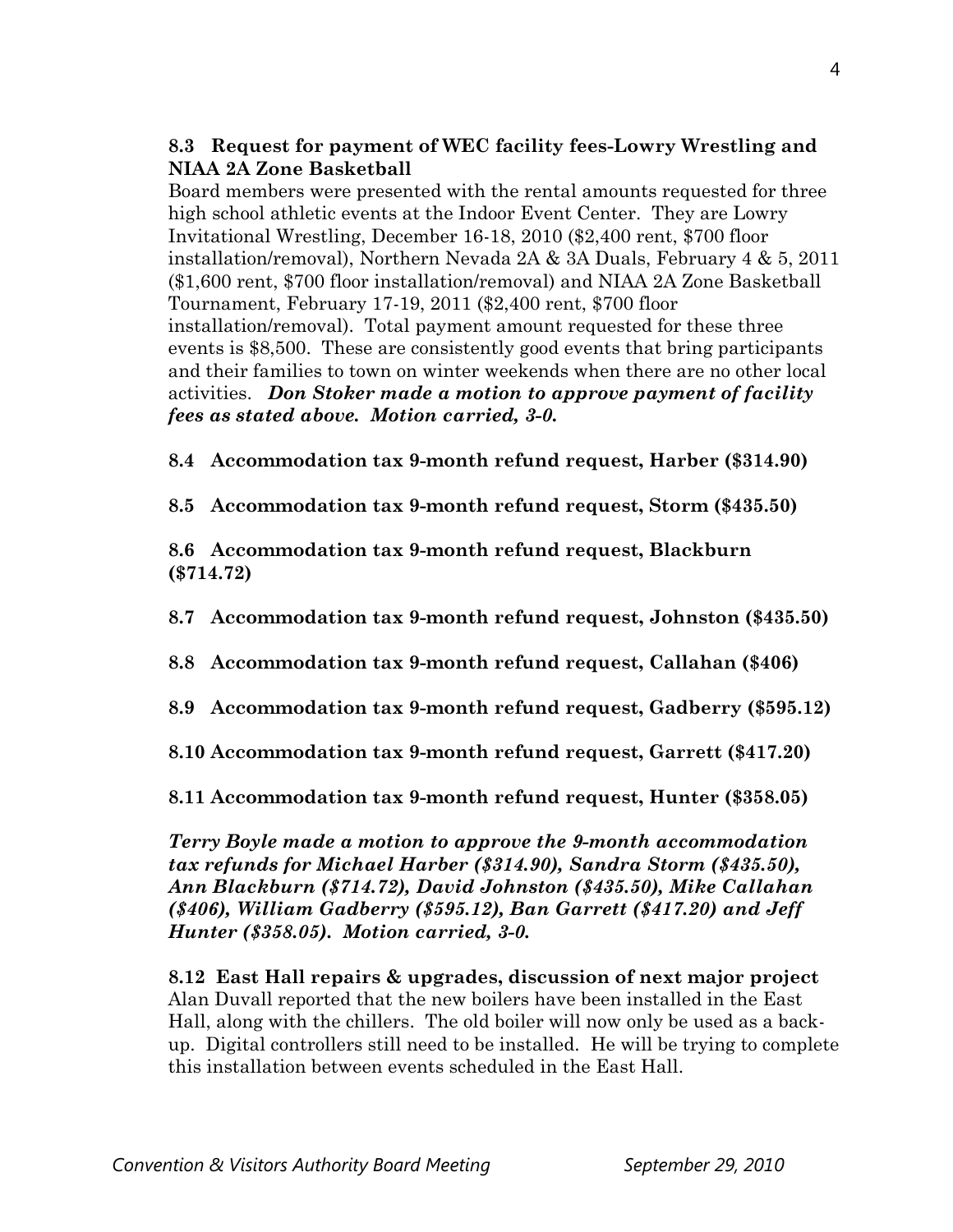#### **9. Director's Report.**

#### **9.1 Financial reports on WCVA events**

The financial reports from the Tri-County Fair and the Ranch Hand Rodeo were included in the board packets for review.

#### **9.2 Silver State International Rodeo proposal**

Kim still has not received official notification as to whether or not this event will be moving to Winnemucca next summer. The event producers are meeting with the Churchill County Commission in early October and a decision will be made at that time. In his discussions with event producers, there were many indications that they are ready to make the move but need to follow through with this meeting in Fallon before any announcement is made.

#### **10. Secretary & Counsel, Monthly Report.**

#### **10.1 Monthly report including compliances**

Bill presented his report for September.

#### **10.2 Chamber of Commerce report**

This is included in Bill's packet.

#### **10.3 Report on status of McDermitt Motel, Diamond A Motel and Denio Junction Motel accounts** No report.

**10.4 Preparation of bid specifications for EH carpet and paint**

#### **10.5 Bid award on East Hall cooling tower**

No report. Alan will get specifications to Bill.

#### **10.6 Review diplomatic exemption from payment of room tax**

Bill's documents and explanation of this incident are included in his packet. Basically, there is an exemption for international diplomats and Bill will prepare a claim to process a refund for the room tax that was collected. No revisions will be made to our room tax regulations since this is the only time we have ever had this situation arise here in Winnemucca.

#### **10.7 Charitable lottery report.**

No report.

No report.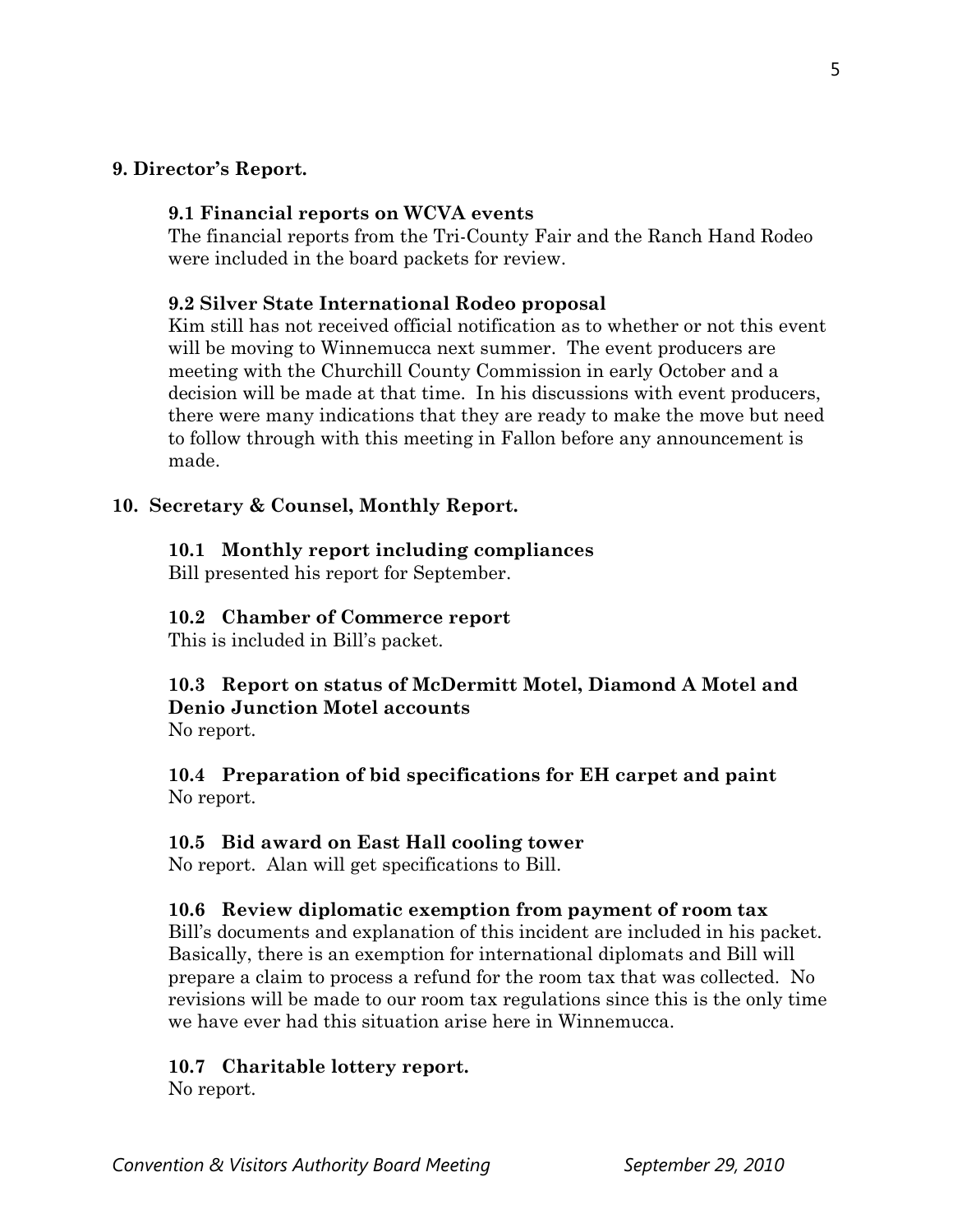# **10.8 Warm-up arena special conditions for operating, wind speed limit, etc.**

Events utilizing the covered warm-up arena can only do so if the wind speed is less than 30 mph. The closest weather station measuring wind speed is at the airport which can sometimes have significantly different weather conditions than the Winnemucca Events Complex. Bill would like to investigate the cost and complexity of having one on the property. Coincidentally, Kim had information on a weather station that he brought to show board members. The information can be sent to his computer or phone and an alarm can be set to alert him when the wind speed gets close to 30 mph and the arena may have to be closed. Kim will do some more research and make this purchase.

## **10.9 Status of planters around West Hall**

Bill has received some complaints regarding the weeds in the planters on the outside of the West Hall. These were wild flowers in the spring but now look like weeds and are not very attractive. The board was informed that earlier this week our maintenance personnel cleaned the planters out and they look much better. Flowers are hard to maintain in these planters because the water system is not very good.

# **11. Board Administrator.**

**11.1 August financial reports** 

No report.

## **12. Other Business**

## **12.1 Overflow RV parking**

With the pipeline workers in town and occupying all available RV sites, people that are traveling through and need a place to stay overnight are having a hard time doing this. Some stay in the parking lot at Wal-Mart, while others simply leave town and hope to find somewhere to stay down the road. Kim asked this board if they were interested in exploring the idea of allowing these overnighters to stay at the campground at the Winnemucca Events Complex, if space was available and it could be confirmed that local RV parks were full, so that we could keep them in town instead of sending them away. This board would have to meet again with the Humboldt County Commission before this could be approved. After some discussion, the board felt that the current policy of only allowing RVs to stay at the WEC if they are participating in our events should be continued and they did not want to meet with the Commission to discuss allowing overnighters on the grounds.

## **12.2 Convention Center East and West Hall maintenance issues**

Grease traps in both the East and West halls are in need of replacement after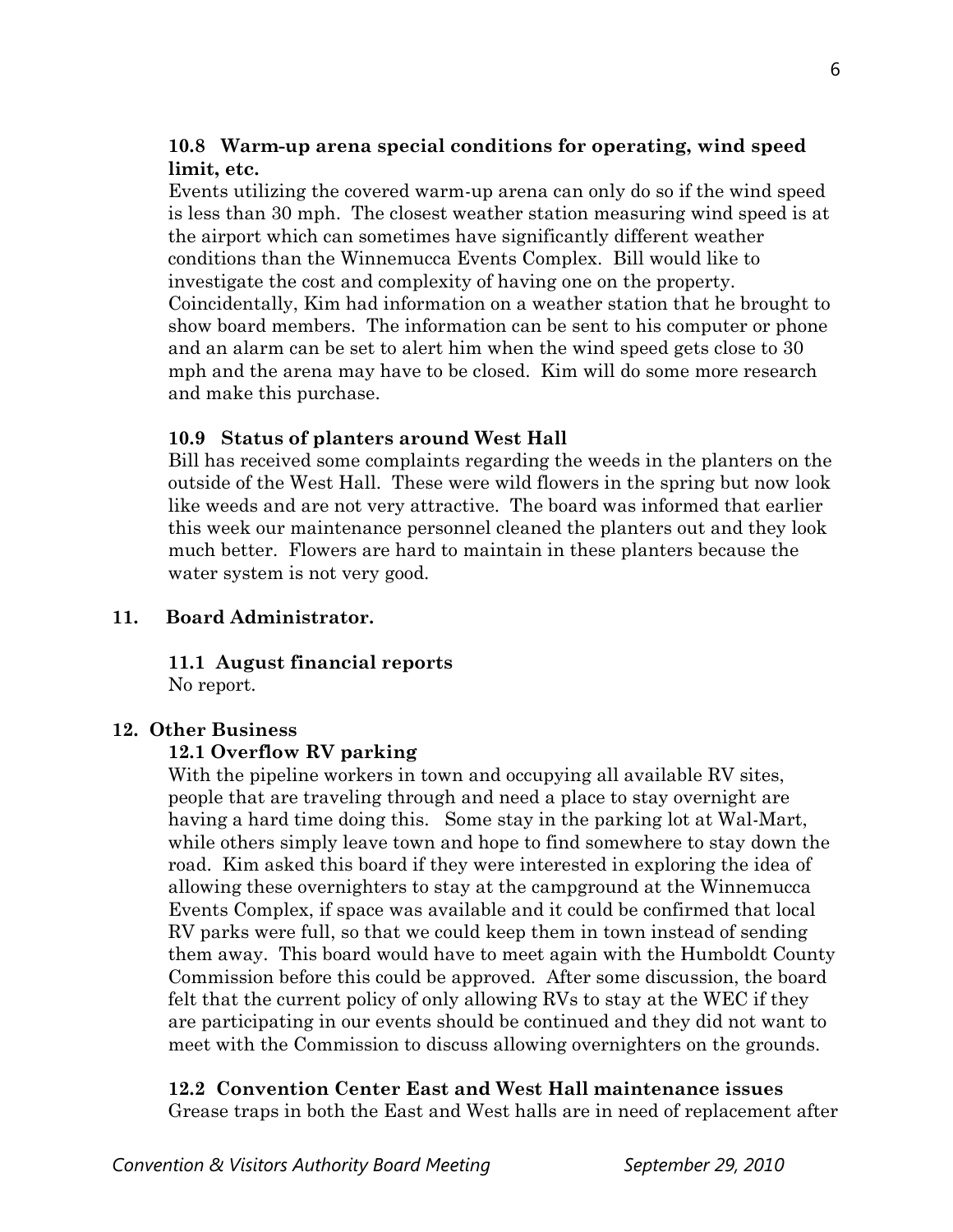many years of use. Kim has an estimate from Sunrise Plumbing for the West Hall in the amount of \$5,400 and will be moving forward to get this work completed.

Recently, some of the larger events in the West Hall have had issues with the dishwasher and also have been running out of hot water. Staff has been trained on the most common problems with the dishwasher and how to resolve them but, evidently, at a recent event this training has faded from memory so everyone will be given a refresher. Also, chemicals need to be run through the machine on a regular basis to keep minerals in the water from building up. Kim is still investigating the cause of the lack of hot water. We have a new hot water heater so we should not be having these problems.

#### **12.3 Nevada Good Sam Samboree**

Prior the Samboree, Mr. Selesnick of the Hi-Desert RV Park contacted some of their members and offered a discounted rate at his park. He was able to attract several Samboree participants. Mr. Selesnick is here tonight because he feels that he should not have to undercut our rate in order to attract these folks. He would like to see the RV rates at the Winnemucca Events Complex raised. The board, once again, reminded Mr. Selesnick that this is an issue for the Ag District #3 Board, not the WCVA, and they would not be discussing it tonight.

#### **12.5 Fifties Fever**

At a future meeting Kim will ask this board to discuss Fifties Fever and how they feel it should move forward in the future. It has become somewhat stagnant and with the changes occurring at Reno's Hot August Nights, he would like some discussion on a future vision of this event.

#### **12.6 Wind turbines**

Kim has been informed that in the near future wind turbines will be installed at the Winnemucca Events Complex. There is no cost to the county and each turbine may generate up to \$4,000 per year in electricity. Kim will keep this board updated as he gets more information.

#### **12.7 Public comment**

Mr. Selesnick would like the people paying room tax to know what they are paying and why. He feels it is confusing to residents and his staff spends too much of their time explaining these regulations and the refund process. He would like this entity to draft an explanation of room tax and the process and requirements for receiving a refund. Bill will start a draft of this information.

Mr. Selesnick wanted to explore the level of support from this board if he produces a late season (mid-to-late October 2011) car show. He would be looking for a donation to cover the cost of trophies. His idea is to donate the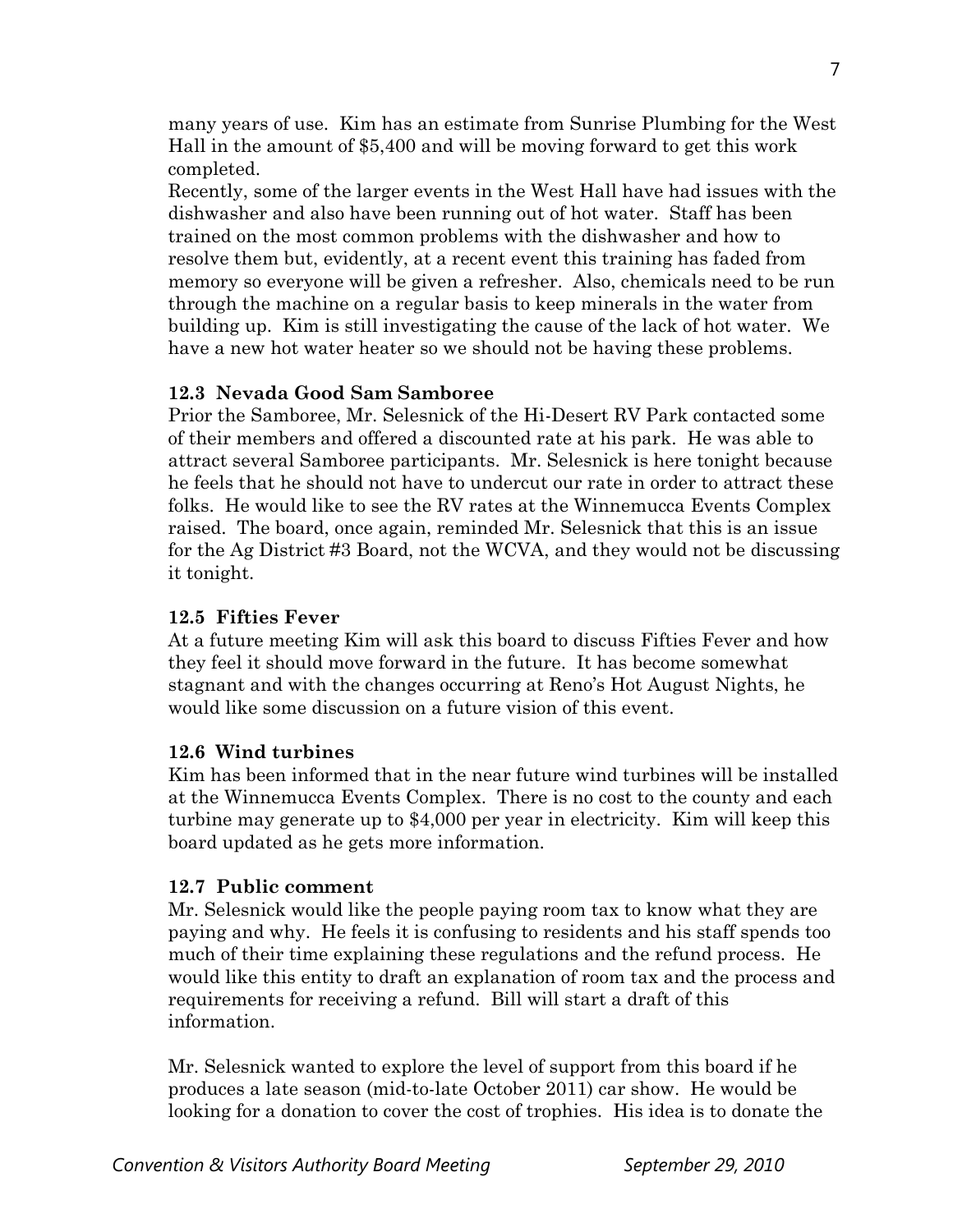proceeds to Lowry Athletics. He was directed to request being placed on a meeting agenda in the spring and to fill out a Cooperative Funding Application. This sounds like something that could be a fun event so this board will look forward to his presentation in the spring.

## **12.8 October meeting**

Terry informed everyone that he will not be able to make the next board meeting scheduled for October 20.

## **13. Regular Business. Next Meeting. The Board confirmed the next regular meeting date of Wednesday, October 20, 2010, 4:00 pm.**

# **14. Adjourn.** *Don Stoker made a motion to adjourn this meeting. Motion carried unanimously, 3-0.*

The meeting was adjourned at 5:30 pm to the next regular meeting, or to the earlier call of the Chairman or to the call of any three (3) members of the Board on three (3) working days notice.

Respectfully submitted,

Shelly Noble